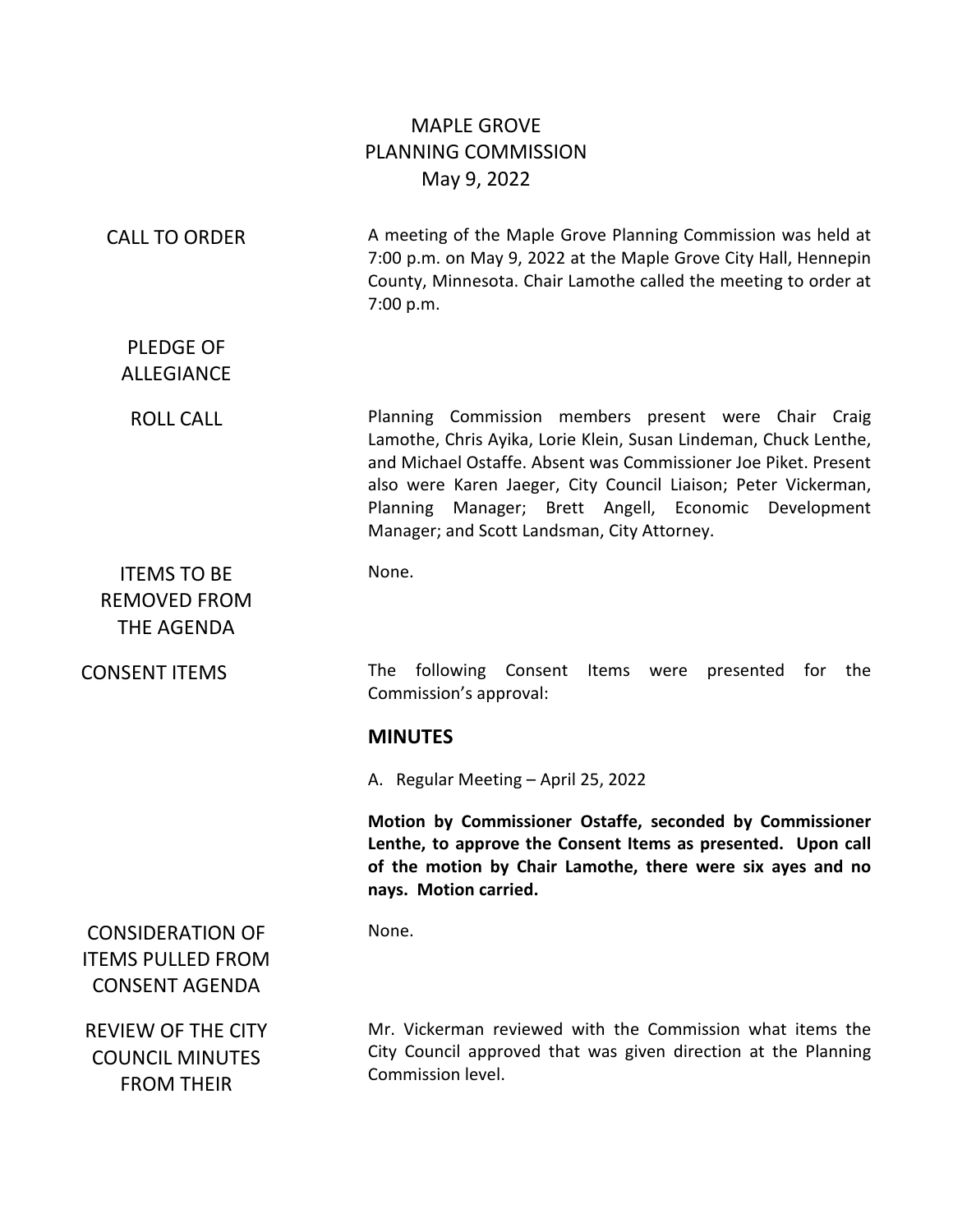REGULAR MEETING OF OCTOBER 17, 2022

### **NEW BUSINESS**

MAPLE GROVE RETAIL CENTER

**CLOUTIER PROPERTIES** 

7855 ELM CREEK BOULEVARD NORTH

PUD DEVELOPMENT STAGE PLAN FOR A SINGLE-STORY RETAIL BUILDING TOTALING 10,919 SQUARE FEET MULTI-**TFNANT** COMMERCIAL BUILDING

**OLD BUSINESS** No items to present.

Mr. Angell stated Cloutier Properties is seeking PUD development stage plan approval to allow for the construction of a 10,919 square foot multi-tenant commercial building along Elm Creek Blvd. The development plans would allow for up to four tenant spaces with the tenant space located on the northwest of the building including a drive-up window. The 1.92-acre site is located at 7855 Elm Creek Blvd, adjacent to Brick and Bourbon and Trustone Financial. The property is the former location of Hops restaurant which was demolished in 2005. The property has sat vacant since that date. The property is currently zoned B-PUD and is guided as commercial in the 2040 Comprehensive Plan. Staff discussed the plans in further detail and made the following recommendation.

### **STAFF RECOMMENDATION:**

Motion to recommend that the City Council direct the City Attorney to draft a resolution and a planned unit development agreement approving the Maple Grove Retail Center PUD development stage plan subject to:

- 1. The window on the northwest side of the building shall only be exclusively utilized for online ordering pick-up. Any alterations or changes to this feature and its use, excluding the ceasing of its operations, shall require application, subject to the review and approval of the city.
- 2. The applicant addressing to the satisfaction of the city any remaining applicable comments contained in the memorandums from:
	- a. The Community & Economic Development Department dated April 26, 2022
	- b. The Engineering Department dated April 9, 2022
	- c. The Building Department dated April 13, 2022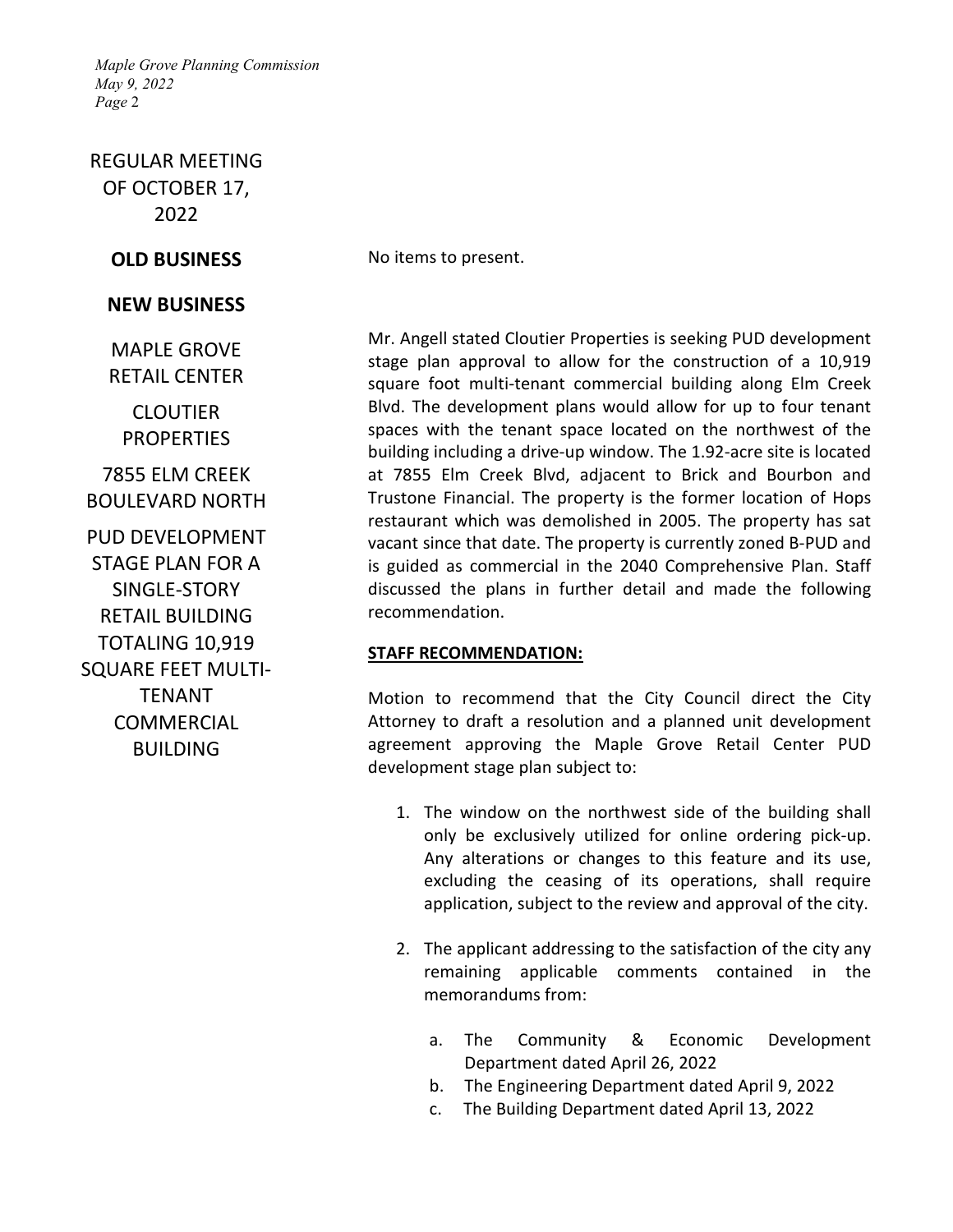## d. The Fire Department dated April 21, 2022

#### *Discussion*

*Commissioner Lenthe asked if the drive up lane would have striped. Mr. Angell explained the left side of the building, where the drive up lane was located would be striped.* 

*Commissioner Klein questioned if the drive up window would be able to be converted into a drive thru in the future. Mr. Angell reported the motion as presented includes language that ensures the drive up lane would not be altered without seeking City approval.* 

*Commissioner Ostaffe inquired if there was a cross access agreement in place between this property and Brick and Bourbon. Mr. Angell stated a cross access agreement was in place.* 

The applicant was at the meeting to answer questions.

Chris Tion, architect for the project, reported this project would be a great opportunity to renovate a vacant property. He discussed how the order only window would assist with managing parking while not creating additional congestion onsite.

Chair Lamothe questioned if the tenant had experience with this type of pick up window at other locations. Mr. Tion stated the tenant does have another online order/pick up window concept.

**Motion by Commissioner Lindeman, seconded by Commissioner Ayika, to recommend that the City Council direct the City Attorney to draft a resolution and a planned unit development agreement approving the Maple Grove Retail Center PUD development stage plan subject to:**

- **1. The window on the northwest side of the building shall only be exclusively utilized for online ordering pick-up. Any alterations or changes to this feature and its use, excluding the ceasing of its operations, shall require application, subject to the review and approval of the city.**
- **2. The applicant addressing to the satisfaction of the city**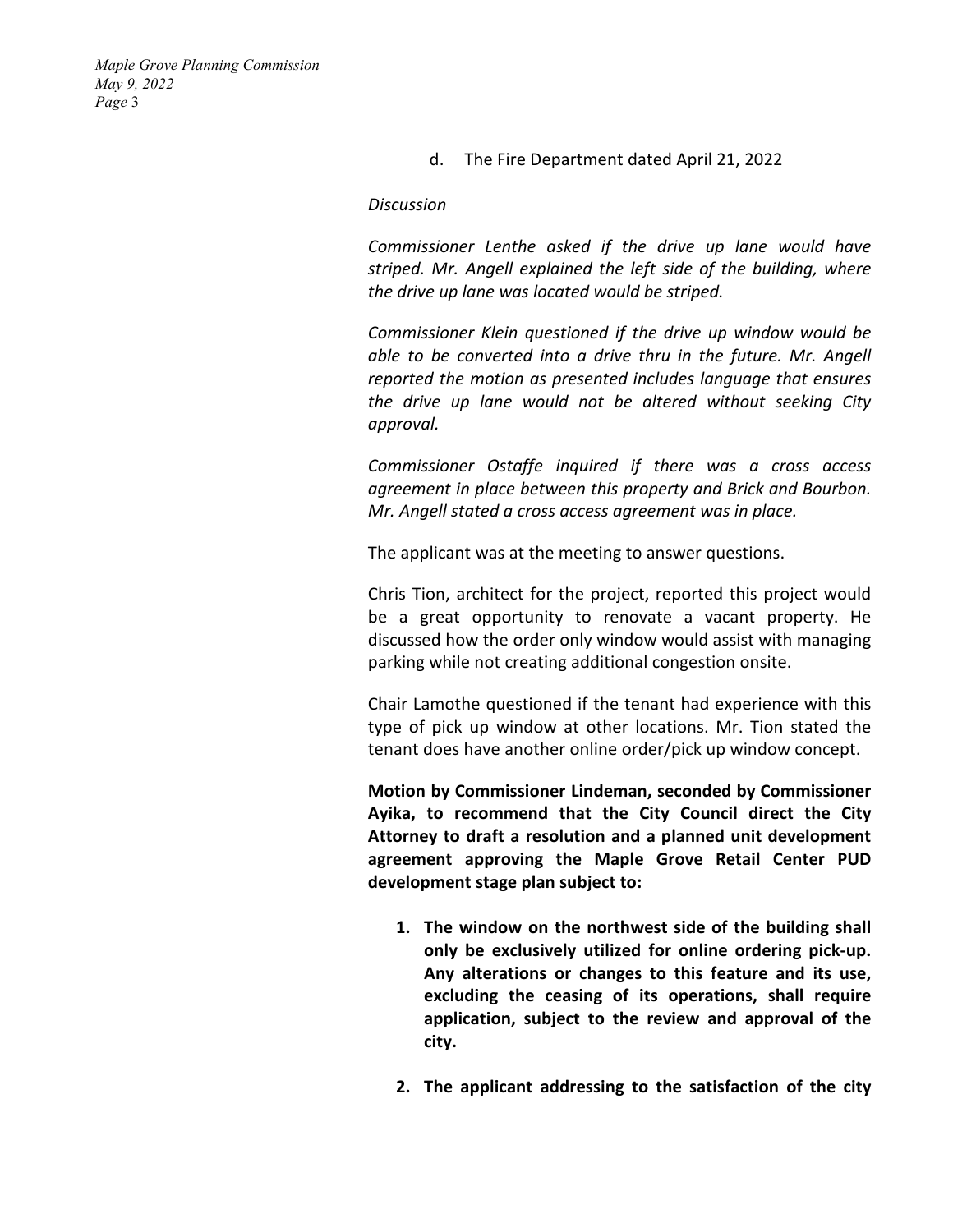> **any remaining applicable comments contained in the memorandums from:**

- **a. The Community & Economic Development Department dated April 26, 2022**
- **b. The Engineering Department dated April 9, 2022**
- **c. The Building Department dated April 13, 2022**
- **d. The Fire Department dated April 21, 2022**

Commissioner Ostaffe questioned why the proposed restaurant would not have outdoor seating. Mr. Tion explained a 10 foot wide area along the side of the building would be used for outdoor seating.

**Upon call of the motion by Chair Lamothe, there were six ayes and no nays. Motion carried.**

**Motion by Chair Lamothe, seconded by Commissioner Lenthe, to remove this item from the table. Upon call of the motion by Chair Lamothe, there were six ayes and no nays. Motion carried.**

Mr. Vickerman stated the applicant is requesting a PUD development stage plan for a 248-unit apartment project in two buildings. The proposal is in substantial conformance with the concept plan which was approved on March 7, 2022. Each building is proposed to five stories in height, with two stories of underground parking. The proposal shows a number of outdoor amenities, including a pool, playground, dog park, gazebo, and trail system. The narrative describes a number of interior amenities as well. As was noted in the concept plan review, there is excess right-of-way to the north that could be incorporated into a second phase of this project. Staff discussed the plans in further detail and made the following recommendation.

### **STAFF RECOMMENDATION:**

Motion to recommend that the City Council direct the City Attorney to draft a resolution and a planned unit development agreement approving the Edison Apartments PUD comprehensive plan amendment, development stage plan and final plat subject to:

PUBLIC HEARING

EDISON APARTMENTS JPL DEVELOPMENT  $ILC$ GARLAND LANE NORTH AND COUNTY ROAD 30 COMPREHENSIVE PLAN AMENDMENT, PUD DEVELOPMENT STAGE PLAN AND FINAL PLAT TO CONSTRUCT A 248- UNIT APARTMENT PROJECT IN TWO

BUILDINGS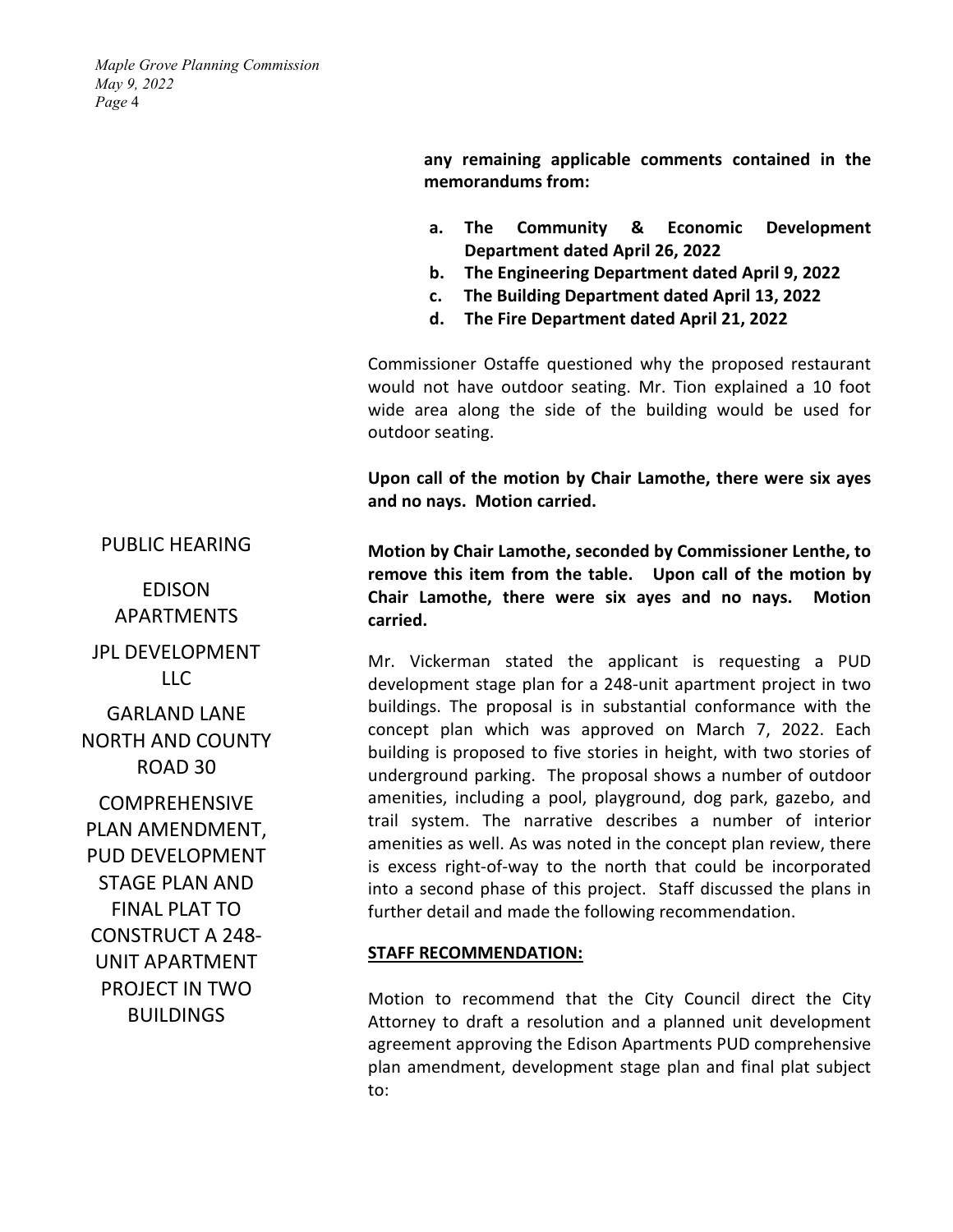- 1. The applicant addressing to the satisfaction of the city any remaining applicable comments contained in the memorandums from:
	- a. The Community & Economic Development Department dated May 3, 2022
	- b. The Engineering Department dated April 25, 2022
	- c. The Fire Department dated April 15, 2022

The applicant shall acknowledge that Park Dedication requirements are based on staff review and recommendation to the Park and Recreation Board and their subsequent board action. Board meetings are held on the third Thursday of each month.

## *Discussion*

*Commissioner Ostaffe asked if bike storage would be included in the indoor parking lot. Mr. Vickerman deferred this question to the applicant.* 

The applicant was at the meeting to answer questions.

El Tinklenberg, 11234 Forest Court in Blaine, thanked staff for all of their assistance through the planning process. He explained he was very pleased with the outcome. He reported the indoor parking would include bike hanging racks. He indicated all of the EV charging stations would be located outdoors for safety purposes.

Commissioner Lenthe discussed how important it would be for this apartment complex to be near public transportation. Mr. Tinklenberg agreed this would be important for future residents and commented on how this development was connected to the surrounding properties as well as transit systems.

Chair Lamothe opened the public hearing at 7:28 p.m.

The public was asked by Chair Lamothe if they had any comments to make regarding this application.

No one wished to address the Commission.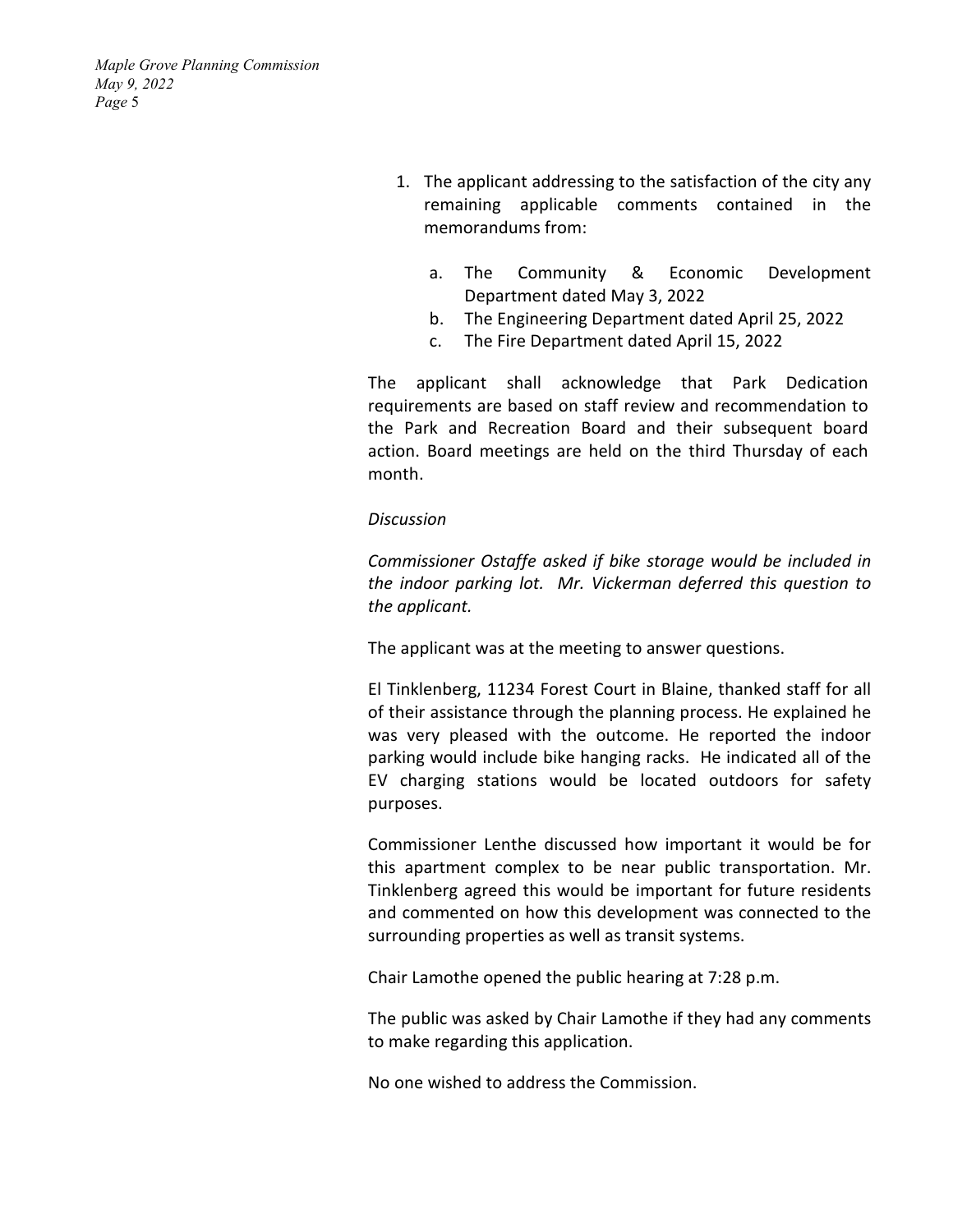> **Motion by Chair Lamothe, seconded by Commissioner Lenthe, to close the public hearing at 7:29 p.m. Upon call of the motion by Chair Lamothe, there were six ayes and no nays. Motion carried.**

> **Motion by Commissioner Lenthe, seconded by Commissioner Klein, to recommend that the City Council direct the City Attorney to draft a resolution and a planned unit development agreement approving the Edison Apartments PUD comprehensive plan amendment, development stage plan and final plat subject to:**

- **1. The applicant addressing to the satisfaction of the city any remaining applicable comments contained in the memorandums from:**
	- **a. The Community & Economic Development Department dated May 3, 2022**
	- **b. The Engineering Department dated April 25, 2022**
	- **c. The Fire Department dated April 15, 2022**

**The applicant shall acknowledge that Park Dedication requirements are based on staff review and recommendation to the Park and Recreation Board and their subsequent board action. Board meetings are held on the third Thursday of each month.**

Commissioner Ostaffe asked if both buildings would be built at the same time or if the project would be completed in phases. Mr. Tinklenberg explained the building would be constructed at the same time.

Chair Lamothe thanked staff and the applicant for coming forward with a tremendous project that included additional landscaping.

**Upon call of the motion by Chair Lamothe, there were six ayes and no nays. Motion carried.**

PUBLIC HEARING OPTIMAL Mr. Vickerman stated Optimal Performance Golf opened for business in the fall of 2021. The site is zoned industrial, which allows physical recreation or training facilities, which this use falls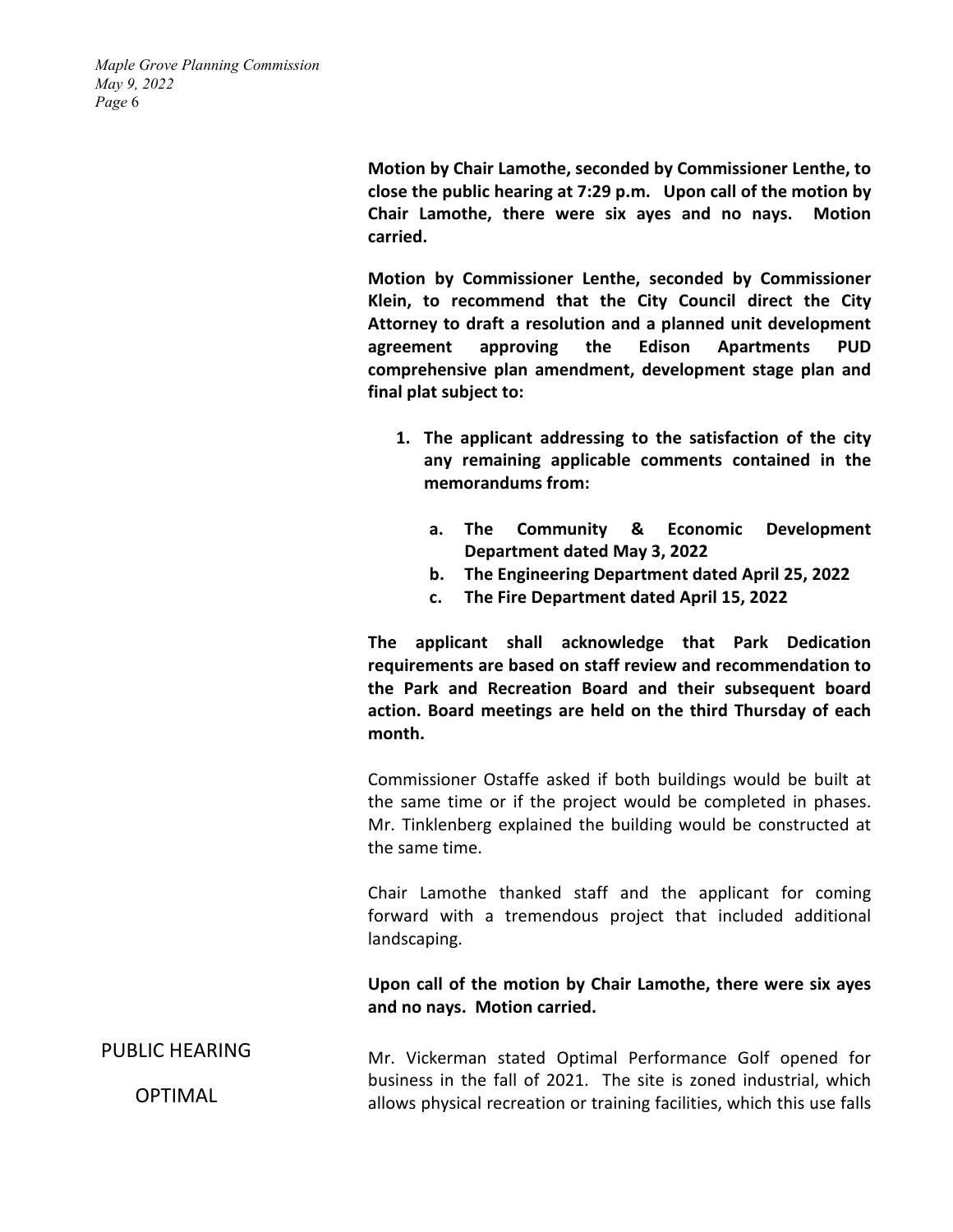### PERFORMANCE GOLF

# OPTIMAL PERFORMANCE GOLF, LLC

10401 93RD AVENUE NORTH

REZONING FROM INDUSTRIAL TO **BUSINESS** 

under. Limited food and beverage sales are also allowed, but only as an accessory to the main use. The industrial zoning restricts their ability to have a commercial kitchen, which also means they have not been eligible to apply for a liquor license. They have been catering with Rock Elm to provide food and alcohol sales to patrons of the facility. The City amended code on March 21, 2022 regarding how catering permits can used which creates significant challenges for Optimal Performance Golf to continue to serve food and alcohol. While still an accessory to the main use, these sales are critical to their success as a business. Staff met and discussed with the owner of Optimal Performance Golf that an option is to request for the site to be rezoned from I, Industrial to B, Business. With a rezoning, they could receive their own liquor license and be able to have a more robust kitchen so they could continue to operate their business. We note that they have applied for a liquor license and a public hearing on this request will be held on May 16, 2022 at the City Council. Staff discussed the plans in further detail and made the following recommendation.

#### **STAFF RECOMMENDATION:**

Motion to recommend that the City Council direct the City Attorney to draft an ordinance approving the rezoning from I, Industrial to B, Business.

#### *Discussion*

*Commissioner Lenthe asked if parking would be a concern for this site. Mr. Vickerman stated staff did not believe parking would be a concern for the proposed use. He explained in the future parking may have to be looked at further if the use were to change.* 

*Commissioner Ayika questioned what changes would be made to the site. Mr. Vickerman discussed the changes that had been made to the site noting the business had been operational since the fall of 2021. He indicated the business had space for a commercial kitchen if the zoning were to go forward. He commented further on how the commercial kitchen was tied to the zoning of the property.* 

*Commissioner Klein inquired how staff would address another business moving into this property. Mr. Vickerman explained staff*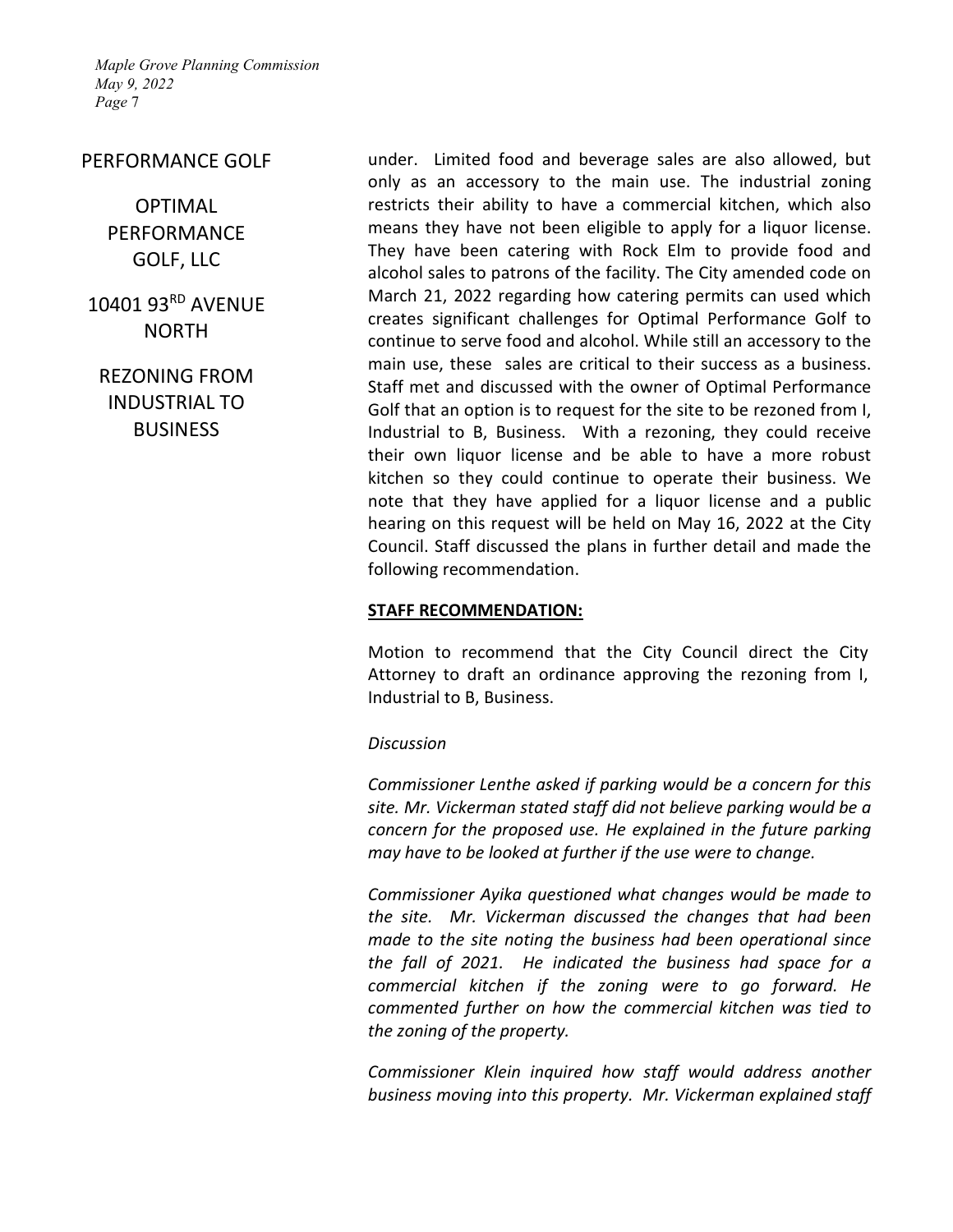> *would be able to review the site when building permits were requested. He noted the main concern would be parking because this was built as an industrial site and not a commercial site.*

> *Chair Lamothe asked if Optimal Golf was the tenant or the owner of the property. Mr. Vickerman explained the owner of the property also owns Optimal Golf.*

> *Chair Lamothe questioned if there were other Optimal Golf locations in the metro area. Mr. Vickerman deferred this question to the applicant.*

The applicant was at the meeting to answer questions.

Paul Sarratori, 18225 87<sup>th</sup> Avenue North in Maple Grove, introduced himself to the Commission. He explained he and his business partner owns the building as well as Optimal Performance Golf. He stated he has worked closely with staff to expand parking onsite, noting he currently had 39 spaces available. He reported he worked with Minnesota Roofing and Remodeling and they have allowed visitors to use 24 parking spaces. He commented the building does not require additional renovations. He discussed how his site was unique because it had eight golf simulators, a kitchen, putting/chipping green and enough space for people to train and host events. He indicated his business partner was a golf teaching professional.

Commissioner Lindeman stated this was a great concept and she appreciated having this business in the community. She questioned if the rezoning were approved if people would be able to come in and sit at the bar. Mr. Saratori commented at this time this was not his goal. He reported the majority of his clients play on the simulators for three or four hours, eat and drink.

Commissioner Lindeman indicated her only concern was having a bar next to the school. Mr. Saratori discussed how the property would be buffered on this side of the building.

Chair Lamothe opened the public hearing at 7:46 p.m.

The public was asked by Chair Lamothe if they had any comments to make regarding this application.

Janna Knafla, 12724 95<sup>th</sup> Avenue North, reported she has been a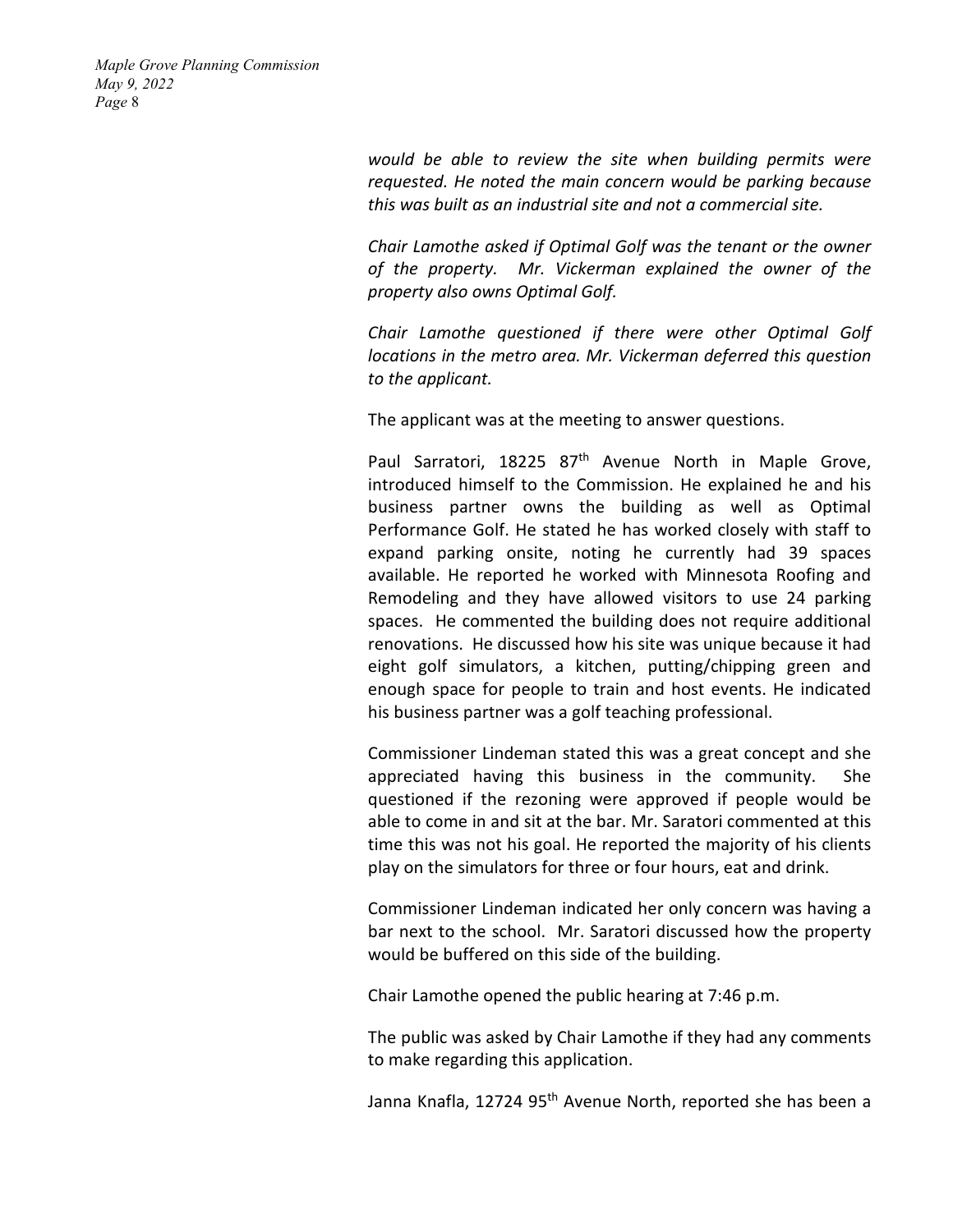> resident of Maple Grove for the past 33 years. She stated Optimal Golf was a hidden gem in the community. She noted she was a member of Golf for Vets that has moved the Monday and Wednesday golf outings to Optimal Golf. She appreciated the way Optimal Golf has worked with her organization and was providing outstanding service. She thanked Optimal Golf for working with the Golf for Vets organization and encouraged the Commission to support their request.

> Bret Rehl, 18152 68<sup>th</sup> Place North, explained he and his son have been frequenting Optimal Golf since they opened last year. He noted his son trains with Julien and works out in the training room with Joe. He indicated he has not every had a problem with parking. He discussed how his son has grown in golf over the past six to eight months. He stated he would like to see Optimal Golf continue to thrive in the community and encouraged the Commission to support their request.

> Julien Ramirez, 6545 Annapolis Lane, discussed how this business got started noting he played golf in college and explained it was very important to be able to train year round. He reported he met Paul Saratori at the Medina Country Club and he was a student of his. He indicated he and his wife wanted to create something for the community that would allow local schools and colleges to train and excel in golf. He stated this facility was a dream come true for him.

> **Motion by Chair Lamothe, seconded by Commissioner Lindeman, to close the public hearing at 7:51 p.m. Upon call of the motion by Chair Lamothe, there were six ayes and no nays. Motion carried.**

> **Motion by Commissioner Ayika, seconded by Commissioner Ostaffe, to recommend that the City Council direct the City Attorney to draft an ordinance approving the rezoning from I, Industrial to B, Business.**

> Commissioner Ayika stated this was a great business for the community and encouraged the business to be mindful of who they were serving if they were to receive a liquor license.

> Commissioner Ostaffe indicated he has been to Optimal Golf on two separate occasions and he wished them much success.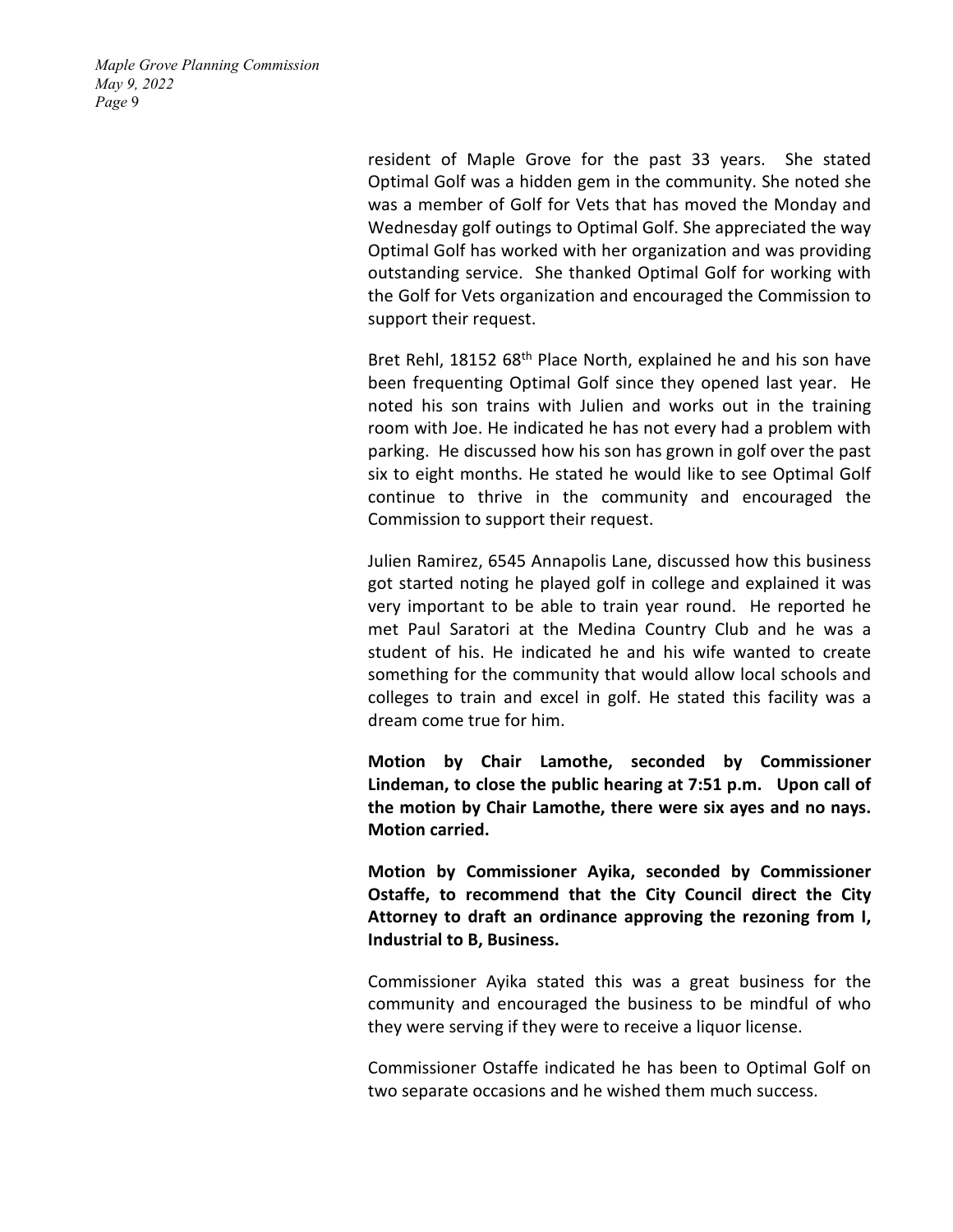# Chair Lamothe explained this sounds like a great place and he thanked the applicant for bringing this business to the City of Maple Grove.

# **Upon call of the motion by Chair Lamothe, there were six ayes and no nays. Motion carried.**

Mr. Vickerman stated the applicant is requesting a PUD development stage plan, rezoning and final plat approval for the first three buildings of the Arbor Lakes Business Park Phase 3. The project received concept plan approval in February 2022. The proposed development stage plan is in in substantial conformance with the approved concept plan. The buildings total 531,758 s.f. and are in the northern portion of the site. The applicant is proposing 809 parking spaces. This exceeds code requirements based on a 30/70 split between office and warehouse uses. Some users may require more parking and some less, but overall staff is having no concerns about the parking provided. The plan includes right-of-way dedication and construction of Crimson Way. Two additional buildings have conceptual approval between Crimson Way and Interstate 94/694. These would come forward with future development stage plans. Staff discussed the plans in further detail and made the following recommendation.

## **STAFF RECOMMENDATION:**

Motion to recommend that the City Council direct the City Attorney to draft a resolution and a planned unit development agreement approving the Arbor Lakes Business Park Phase 3 PUD development stage plan, rezoning and final plat subject to:

- 1. The applicant addressing to the satisfaction of the city any remaining applicable comments contained in the memorandums from:
	- a. The Community & Economic Development Department dated May 2, 2022
	- b. The Fire Department dated April 21, 2022

PUBLIC HEARING

ARBOR LAKES BUSINESS PARK PHASE 3A

ENDEAVOR INVESTMENTS VII, LLC

ZACHARY LANE NORTH AND FOUNTAINS DRIVE NORTH

PUD DEVELOPMENT STAGE PLAN, REZONING AND FINAL PLAT FOR THREE OFFICE INDUSTRIAL **BUILDINGS** TOTALING 531,758 SQUARE FEET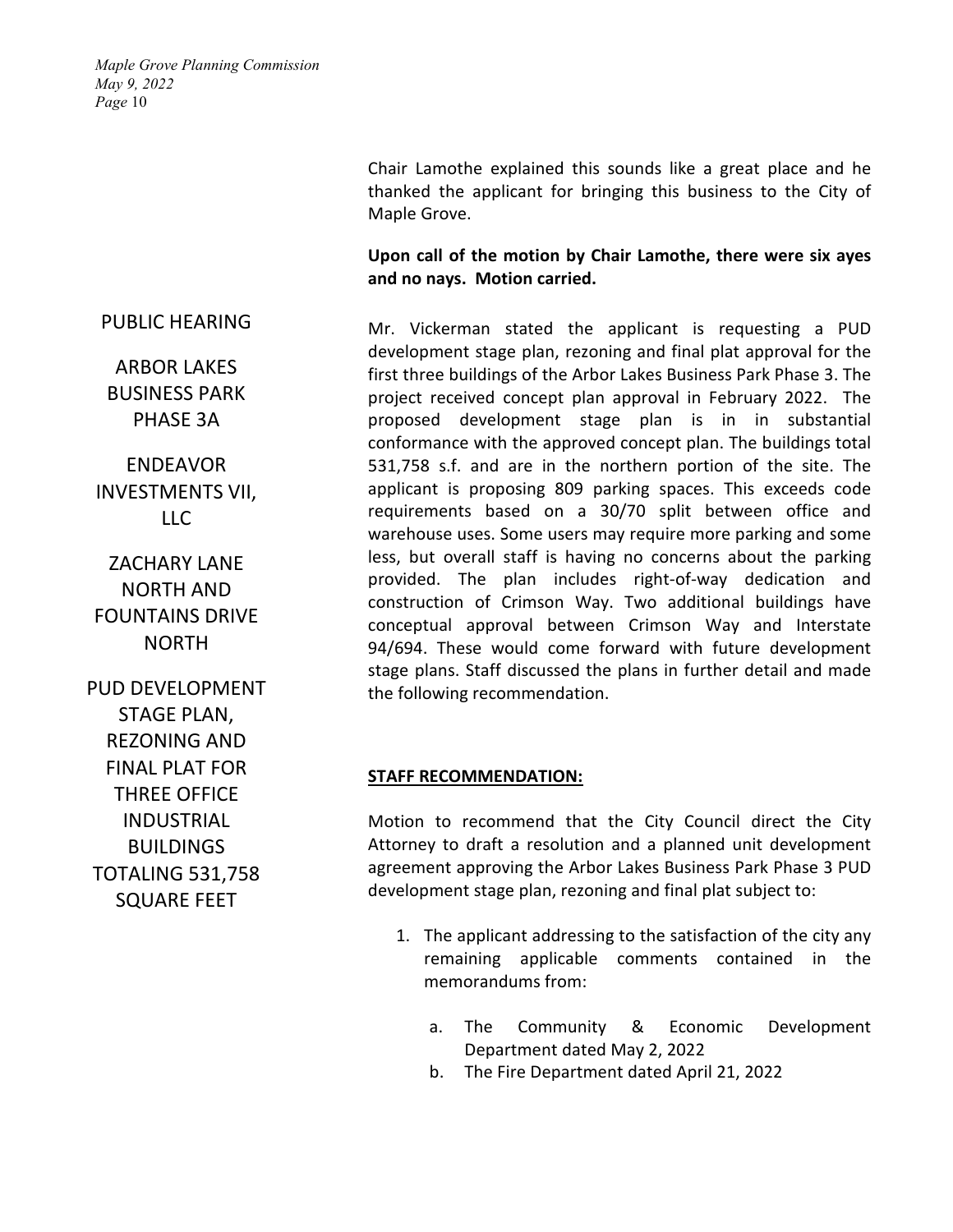> The applicant shall acknowledge that Park Dedication requirements are based on staff review and recommendation to the Park and Recreation Board and their subsequent board action. Board meetings are held on the third Thursday of each month.

The applicant was at the meeting to answer questions.

Joe Bergman, Endeavor Investments representative, thanked staff for the detailed report. He explained he was available for questions or comments from the Commission.

Chair Lamothe asked if all three buildings would be built at the same time period. Mr. Bergman stated all three buildings would begin construction in the spring of 2023.

Commissioner Lindeman thanked the applicant for the enhanced landscaping plan.

Commissioner Lenthe questioned what the impact would be if each of the buildings was filled with heavy trucking type businesses. Mr. Bergman stated a variety of businesses would be located within these buildings and noted the design would not allow for truck/semi-trailer storage. He indicated the space was designed for 70% industrial and 30% office which meant the space tailored more to higher finish users.

Commissioner Ayika inquired if charging stations would be included within this development. Mr. Bergman indicated he would not be installing charging stations as part of the base building, but noted infrastructure was in place if a user were to come in and request EV stations.

Commissioner Ostaffe asked if these buildings would be similar to the two adjacent buildings to the north. Mr. Bergman stated this was the case.

Chair Lamothe opened the public hearing at 8:06 p.m.

The public was asked by Chair Lamothe if they had any comments to make regarding this application.

No one wished to address the Commission.